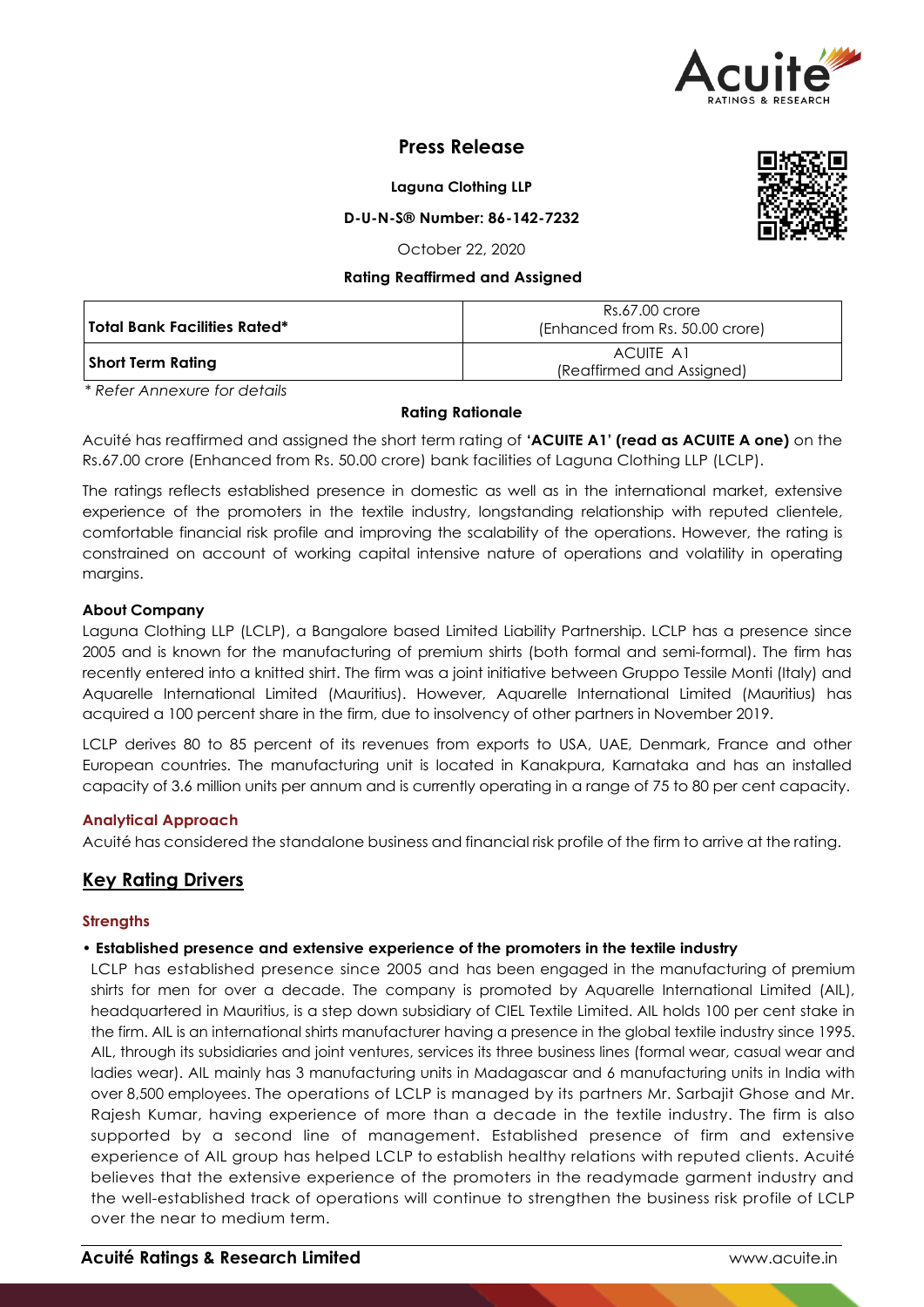

### • **Stable scale of operations and reputed clientele**

The revenue has grown at a compounded annual growth rate (CAGR) of ~39 percent since 2017. The firm derives its 85 to 90 percent of revenues through exports. The operating income has increased to Rs. 336.11 crores in FY2020 as against Rs. 231.26 crore in FY2019 and Rs.81.06 crores registering Y-o-Y growth of ~ 45 percent. The improvement is on account of increasing export orders from existing as well as new clientele thus leading to an increase in capacity utilization levels. The firm's capacity utilisation stood at ~86 percent in FY2020 as against ~79 percent in FY2019. However, the decline in global demand in the textile industry due to pandemic across the globe has resulted in lower revenue of Rs. 76.48 crores for H1FY2021. Acuité believes the operational performance of the firm is likely to remain subdued in FY2021. However, the revival in the economy and consumer confidence will remain key for the company's operational performance in FY2021.

Furthermore, the firm caters to reputed clientele such as Best Seller (Denmark), Dressmann (Norway), Polo Ralph Lauren, Charles Tyrwhitt, Dillard's Stores Services Inc., to name a few. The company exports its products to countries like the United Kingdom, USA, Spain, and Sweden, among others. The company also has a reputed domestic clientele such as Benetton India Private Limited, and Tommy India to name a few. The longstanding relationship with this established market players is likely to generate a steady flow of orders and also reduces counterparty risk to a certain extent. Acuité believes firm to benefit from its longstanding relationship with its customer and suppliers.

### • **Comfortable financial risk profile**

LCLP has a comfortable financial risk profile marked by healthy net worth, low gearing and comfortable debt protection measures. The tangible networth continues to remain healthy as the same stood at Rs. 98.14 crore as on 31 March, 2020 as against Rs. 100.37 crore in the previous year. The net worth has declined due to payment of share redemption premium and is expected to be lower in FY2021, due to liquidation of one of the partners. The gearing continues to remain comfortable at 0.52 times as on 31 March, 2020 as against 0.37 times in the previous year. The total debt of Rs. 51.50 crore as on 31st March, 2020 pertains to short term working capital borrowings only. Further, the coverage indicators have remained healthy marked by interest coverage ratio of 6.24 times for FY2020 as against 10.25 times in the previous year. The TOL/ TNW ratio stood at 1.30 times as on 31 March, 2020 against 1.10 times in the previous year. The net cash accruals for FY2020 stood moderate at Rs. 13.09 crore against no repayment obligations. Acuité believes that the debt protection metrics will continue to remain comfortable over the medium term on account of moderate revenue visibility, stable operating margins and absence of any major debt-funded capex.

#### **Weaknesses**

#### • **Decline in margins and Working capital intensive operations**

The operating margins of the firm stood declined at 6.00 percent in FY2020 as against 11.17 percent in FY2019. The decline in operating margins is due to an increase in employee cost and benefits due to change payments policy, increased job work expenses and higher freight outward in the last month of the year due to lockdown. Further in FY2020, the firm's PAT margin declined at 2.94 percent as against 6.11 percent in FY2019. The lower profitability has impacted net cash accruals to a certain extent, but liquidity remains comfortable for LCLP. Further, the firm has working capital intensive operations marked by GCA days of 204 for FY2020 against 271 days for FY2019. This is mainly on account of a high inventory holding period of 91 days against in FY2020 and 136 days in FY2019. The receivable collection period stood at 72 days in FY2020 against 104 days in FY2019. Further, the working capital limits remain utilised at 94.00 percent for the last six months ending September, 2020. Acuité believes that in view of the working capital intensive operations, further elongation in the working capital cycle will require additional funding support to maintain a stable liquidity profile.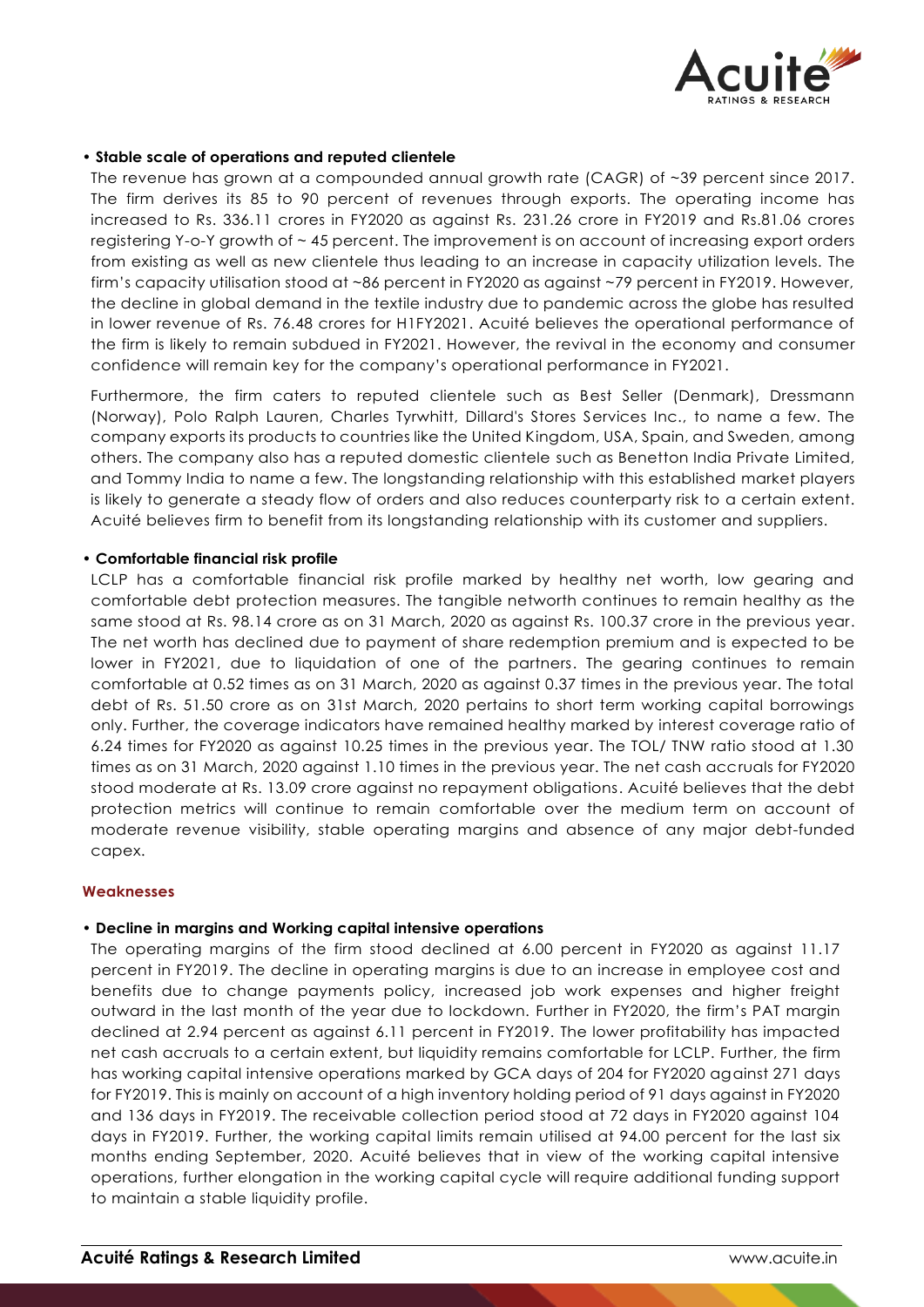

### • **Susceptibility of margins to volatility in raw material prices and foreign exchange rates**

The major raw material procured by the firm is a cotton fabric which is being imported and also from other suppliers in the domestic market. The raw material cost constitutes around 55 to 60 percent of the total sales. Any change in the raw material price and foreign exchange rates is likely to impact the profitability margins. However, the above mentioned risk is mitigated to a certain extent as the entire procurement and production policies are backed by the orders received. Since a large portion of the revenue is denominated in foreign currency and other costs, expense are mostly in Indian rupee. The foreign exchange risk is mitigated to a certain extent due to adequate forex cover and hedging practices.

#### **Rating Sensitivities**

- Improving revenue and healthy financial risk profile
- Stagnant growth in margins and lower profitability
- Deterioration in coverage indicators and liquidity profile.

#### **Material Covenants**

None

#### **Liquidity Position: Heathy**

Liquidity of LCLP is adequate marked by comfortable cash accruals of Rs.13.00 to 17.30 crore against no repayment obligations during FY2018-2020. The accruals are expected to be in the range of 13.50 to 16.00 crores against no major repayment obligation during FY2021-23. The current ratio of the firm stood at 1.55 times as on March 31, 2020. It has unencumbered cash balances of Rs. 9.47 crore as on March 31, 2020. The firm has working capital intensive operations marked by GCA days of 204 for FY2020 against 271 days for FY2019. Further, the working capital limits remain utilised at 94.00 percent for the last six months ending September, 2020.

#### **Outlook:**

Not Applicable

#### **About the Rated Entity - Key Financials**

|                                      | Unit    | FY20 (Provisional) | FY19 (Actual) |
|--------------------------------------|---------|--------------------|---------------|
| Operating Income                     | Rs. Cr. | 336.11             | 231.26        |
| <b>PAT</b>                           | Rs. Cr. | 9.88               | 14.14         |
| PAT Margin                           | (%)     | 2.94               | 6.11          |
| <b>Total Debt/Tangible Net Worth</b> | Times   | 0.52               | 0.37          |
| PBDIT/Interest                       | Times   | 6.24               | 10.25         |

**Status of non-cooperation with previous CRA (if applicable)** None

## **Any other information**

None

#### **Applicable Criteria**

- Default Recognition https://www.acuite.in/view-rating-criteria-52.htm
- Manufacturing Entities https://www.acuite.in/view-rating-criteria-59.htm
- Financial Ratios And Adjustments -https://www.acuite.in/view-rating-criteria-53.htm

### **Note on complexity levels of the rated instrument**

https://www.acuite.in/view-rating-criteria-55.htm

#### **Rating History (Upto last three years)**

| Name of Instrument,<br>Date<br><b>Facilities</b> | Term | Amount (Rs. Cr.) | <b>Ratings/Outlook</b> |
|--------------------------------------------------|------|------------------|------------------------|
|--------------------------------------------------|------|------------------|------------------------|

#### **Acuité Ratings & Research Limited** www.acuite.in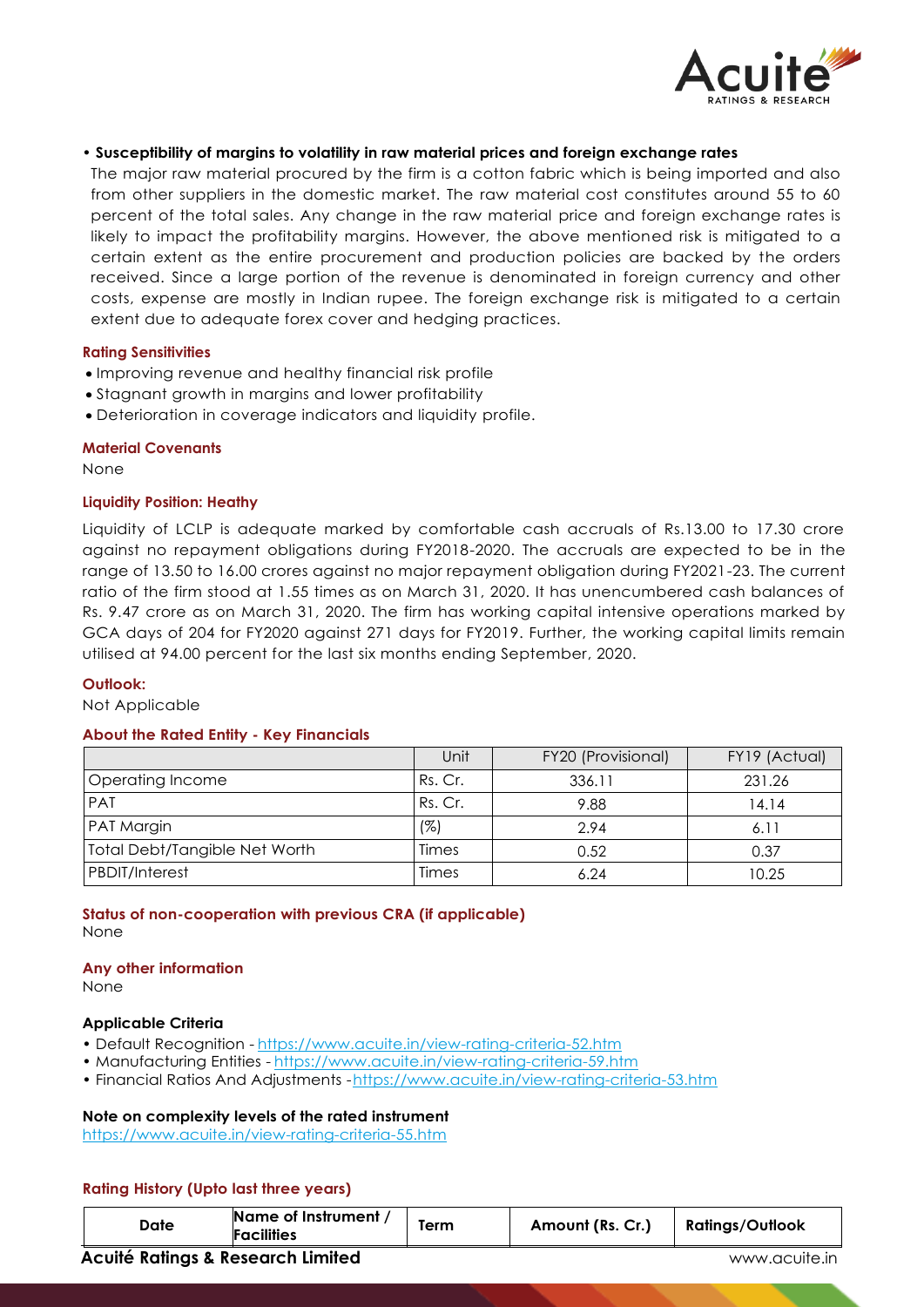

| 23-Sept-2020 | PC/PCFC        | <b>Short Term</b> | 35.00  | <b>ACUITE A1</b><br>(Reaffirmed) |
|--------------|----------------|-------------------|--------|----------------------------------|
|              | PC/PCFC        | <b>Short Term</b> | 15.00# | <b>ACUITE A1</b><br>(Reaffirmed) |
| 05-Jul-2019  | <b>PC/PCFC</b> | <b>Short Term</b> | 35.00  | <b>ACUITE A1</b><br>(Assigned)   |
|              | PC/PCFC        | <b>Short Term</b> | 15.00# | <b>ACUITE A1</b><br>(Assigned)   |

*#Fully interchangeable with export facility for purchase/negotiation of document against payment, export facility*  for purchase/negotiation of document against acceptance and pre-shipment loan against export. Further, it *includes sublimit import documentary credit and import deferred payments credits to the extent of Rs. 12.00 crore.*

### **\*Annexure – Details of instruments rated**

| Name of the<br><b>Facilities</b> | Date of<br>Issuance      | Coupon<br>Rate    | <b>Maturity</b><br>Date | Size of the Issue<br>(Rs. Cr.)    | <b>Ratings/Outlook</b>           |
|----------------------------------|--------------------------|-------------------|-------------------------|-----------------------------------|----------------------------------|
| PC/PCFC                          | <b>Not</b><br>Applicable | Not<br>Applicable | Not<br>Applicable       | 40.00<br>(enhanced<br>from 35.00) | <b>ACUITE A1</b><br>(Reaffirmed) |
| PC/PCFC                          | <b>Not</b><br>Applicable | Not<br>Applicable | Not<br>Applicable       | 15.00#                            | <b>ACUITE A1</b><br>(Reaffirmed) |
| Letter of Credit                 | Not.<br>Applicable       | Not<br>Applicable | Not<br>Applicable       | 11.00                             | <b>ACUITE A1</b><br>(Assigned)   |
| <b>Bank Guarantee</b>            | Not.<br>Applicable       | Not<br>Applicable | Not<br>Applicable       | 1.00                              | <b>ACUITE A1</b><br>(Assigned)   |

*#Fully interchangeable with export facility for purchase/negotiation of document against payment, export facility*  for purchase/negotiation of document against acceptance and pre-shipment loan against export. Further, it *includes sublimit import documentary credit and import deferred payments credits to the extent of Rs. 12.00 crore.*

### **Contacts**

| Analytical                         | <b>Rating Desk</b>           |
|------------------------------------|------------------------------|
| Aditya Gupta                       | Varsha Bist                  |
| Vice President                     | Senior Manager - Rating Desk |
| Tel: 022-49294041                  | Tel: 022-49294011            |
| aditya.gupta@acuite.in             | rating.desk@acuite.in        |
| Rupesh Patel                       |                              |
| Senior Analyst - Rating Operations |                              |
| Tel: 022-49294044                  |                              |
| rupesh.patel@acuite.in             |                              |
|                                    |                              |

#### **About Acuité Ratings & Research:**

Acuité Ratings & Research Limited is a full-service Credit Rating Agency registered with the Securities and Exchange Board of India (SEBI). The company received RBI Accreditation as an External Credit Assessment Institution (ECAI), for Bank Loan Ratings under BASEL-II norms in the year 2012. Since then, it has assigned more than 8,379 credit ratings to various securities, debt instruments and bank facilities of entities spread across the country and across a wide cross section of industries. It has its Registered and Head Office in Mumbai.

**Disclaimer:** An Acuité rating does not constitute an audit of the rated entity and should not be treated *as a recommendation or opinion that is intended to substitute for a financial adviser's or investor's independent assessment of whether to buy, sell or hold any security. Acuité ratings are based on the data and information provided by the issuer and obtained from other reliable sources. Although reasonable care has been taken to ensure that the data and information is true, Acuité, inparticular, makes no representation or warranty, expressed or implied with respect to the adequacy, accuracy or completeness of the information relied upon. Acuité is not responsible for any errors or omissions andespecially states that it has no financial liability whatsoever for any direct, indirect or consequential loss of any kind arising from the use of its ratings. Acuité ratings are subject to a process of surveillance*